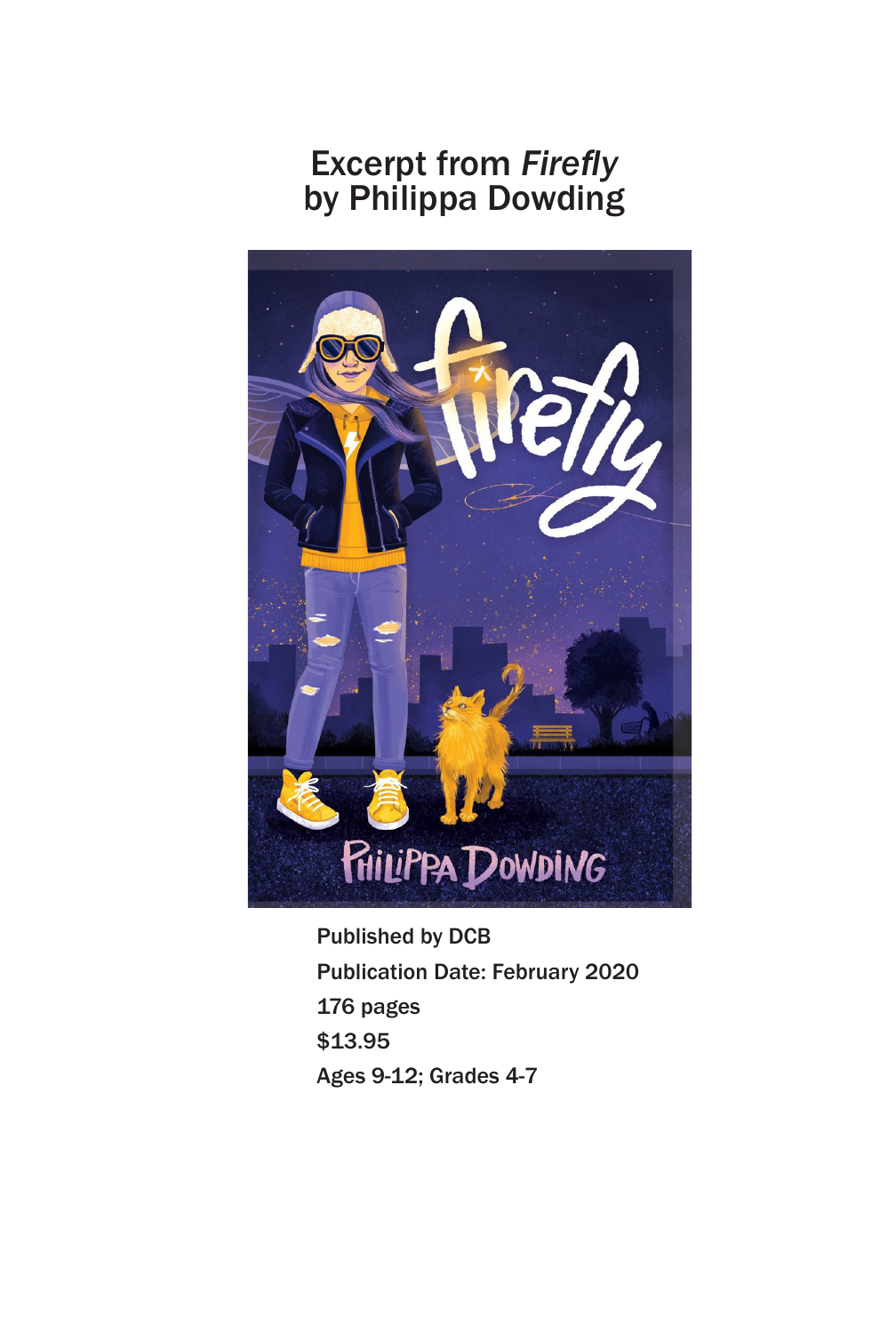## One: The Corseted Lady

"What'll it be, Fifi?"

"It's *Firefly.*" I say this slowly.

"*Formerly* Fifi," I add, to be kind.

There are pancakes on the stove. Real pancakes. Aunt Gayle waves the spatula in the air.

*Spatula*. Weird word.

"Sorry. What'll it be, *Firefly*? Syrup or jam on your pancakes?" Aunt Gayle dumps a plate of pancakes in front of me, and my mouth waters. Hard. I clamp my lips shut.

I am not a dog.

But really, when was the last time I had pancakes?

"Can I have both?" Aunt Gayle opens the fridge door and pulls out two bottles, maple syrup and strawberry jam, and plunks them on the table in front of me.

I swallow. I pour syrup and spoon out jam. I hope she doesn't notice my hand shaking.

I eat.

Aunt Gayle sits across the table, lights a cigarette, takes a deep drag. Watches me, squinting through the smoke.

I slow down. Close my eyes. Chew.

Food.

I open my eyes. A last ray of October early-evening light pierces through the kitchen window and lands on my plate of pancakes. It lights my hands, falls across my face. Like a sign. Aunt Gayle takes another long drag of her cigarette and looks at me.

I chew. I swallow. I don't eat like a dog, although I could.

"Hungry, huh?" she says in a careful way. I shrug, nod, notice a full glass of orange juice in front of me, and drain it in one long chug. I draw the back of my hand across my mouth.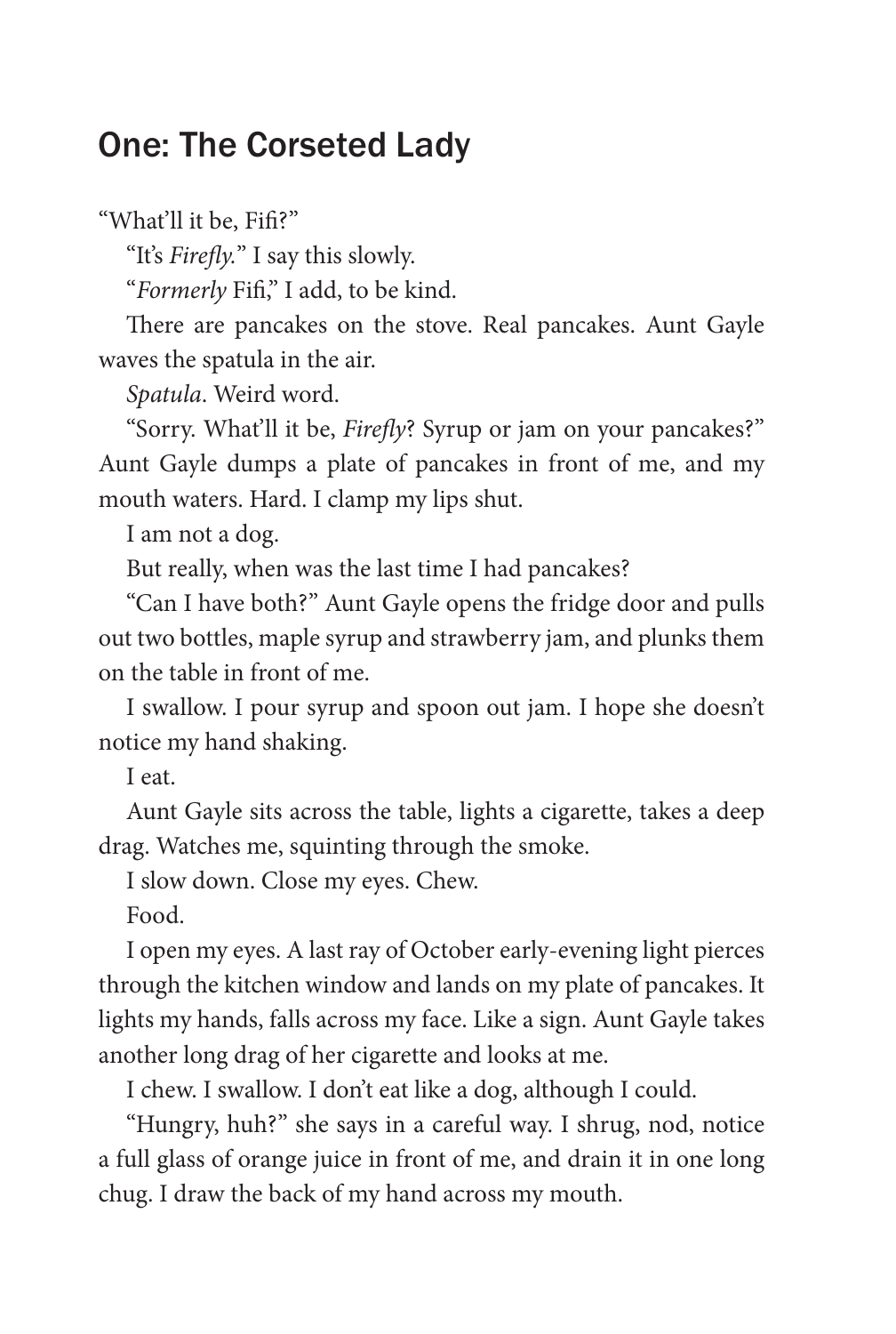## FIREFLY 7

ORANGE JUICE. I can't remember the last time I had all I wanted of that, either. The case workers and therapists at the Jennie Smillie Robertson Women's Centre (but everyone just calls it Jennie's) kept the orange juice locked in the fridge, along with the methadone.

I reach for the carton and pour another glass.

This one, I sip.

I can't possibly answer her question. Hungry? That's not really the word. Empty. Diminished. Shriveled. Distorted. I finally settle on Dangerous. I'm *dangerous* with hunger. Aunt Gayle sits patiently, her cigarette burning slowly, smoke unwavering, straight up to the ceiling. That's how still she sits.

No questions yet. I guess that'll come.

I finish my plate of pancakes and try not to belch. Something reminds me that it isn't particularly polite to belch after you eat, although no one has told me that for a while. When it's clear I've finished, my aunt stubs out her cigarette, leaves the kitchen, and heads out into the darkness of the shop.

I hear industrial lights buzz to life in the shop ceiling.

"Come on, I'll show you your room. It's upstairs in the apartment," she says. "Do you want me to carry that?" she asks, pointing to the garbage bag of clean clothes at my feet, courtesy of Jennie's. I grab it, clutch it to me.

"No, that's okay," I say. It's my garbage bag full of clean clothes, thank you Aunt Gayle. I follow my aunt out of the kitchen.

We step into The Corseted Lady.

It's one of Canada's oldest film costume shops, but it's a warehouse. Not a little shop. It has two stories of costumes, floor to ceiling. The stupid social worker kept babbling on about it in the car on the way over: seven million pieces, established in 1984, costumers to the stars.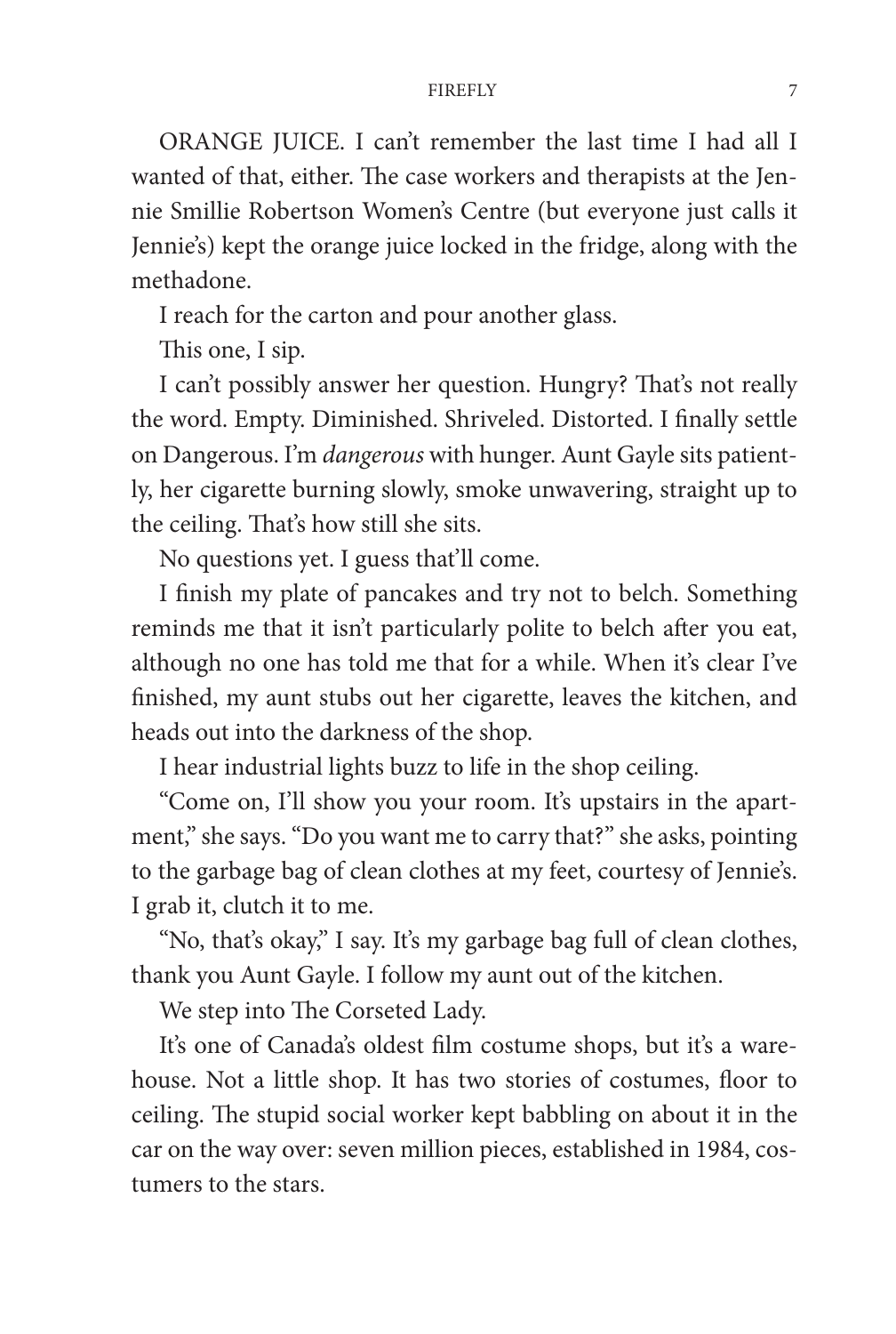It is impressive, though. I shuffle after my aunt, and take quick looks at the costumes in racks, all around me.

Bright orange, hand-made signs hang at the end of every rack. We swing past the first row of costumes.

*Police Uniforms, 20th Century. Jack Boots, sizes 8-12. 19th Century Smoking Jackets. Victorian Era, Girl's Clothes. Women's Bloomers, 1920. Clowns & Harlequins, 18th Century Players. Dickens-era, flower girls & street urchins, 1880s.*  I look away.

Aunt Gayle leads me up a set of old wooden stairs to the second floor.

"Is this … is this where you live?" It's kind of weird to say goodbye to the kitchen, then walk through racks and racks of clothes to head upstairs to an apartment. What is this place?

Aunt Gayle nods. "I know, it's a little strange until you get used to it. The whole building is the costume shop, the kitchen is downstairs but the apartment is up here on the second floor. It was once a horse stables and carriage turnaround, so it's a bit eccentric."

At the top of the stairs, I have to stop.

The second floor is just wall-to-wall costumes.

"Do you remember this place, Firefly?" she asks as she leads me through the racks of costumes. Seven million pieces really is a lot. Costumes vanish in the distance, all the way to the windows on the far wall of the warehouse.

"Not really. Well, barely." I'm really not sure if I do or I don't. *Wedding Dresses, 1930s Wedding Dresses, 1940s Party Dresses, (Cocktail and Formal), 1950s*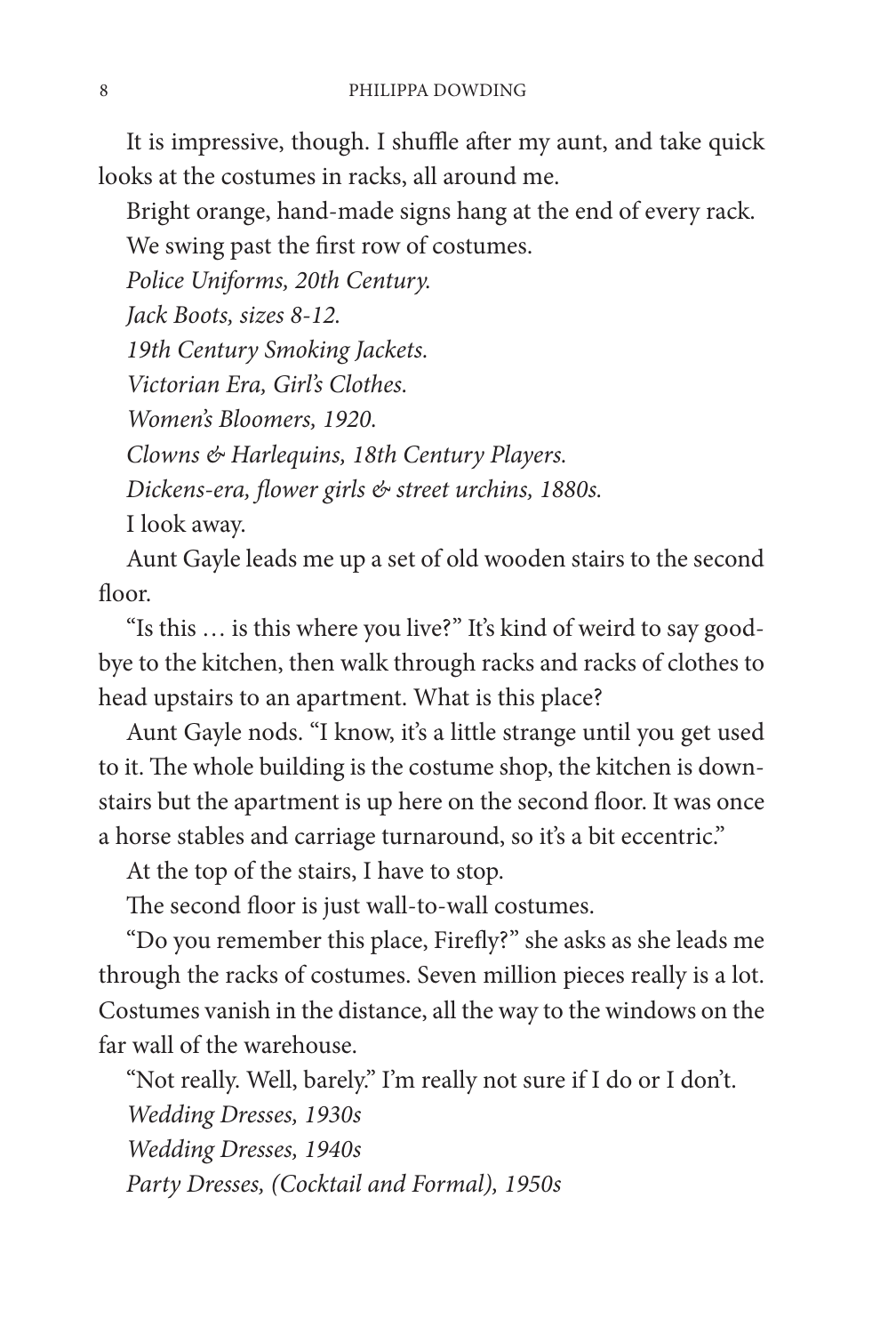## FIREFLY 9

"The apartment is back here." We stop at a heavy, old, wooden door, and Aunt Gayle pushes it open. More lights buzz on.

And we step into a large, bright apartment. The walls are brick, and Aunt Gayle has art, very interesting art, hanging all over. At the far end is a living room with a gas fireplace, chunky chairs, and floor-to-ceiling windows looking over the neighborhood. Closer, there's a bathroom and three shut doors in a narrow hall.

"Here's your room," Aunt Gayle says, pushing open the first door. "It's the guest room. Or … it was." She looks at me, awkward for a moment.

"Hot bath sound good?" she adds, brightening, and disappears down the hall.

I nod. A *hot* bath? Jennie's had showers, but they were cold. I add the word to the growing list of "Things I've Almost Forgotten."

Pancakes. Hot bath.

I stand alone in what is to be my bedroom.

There's a bed. A chest of drawers. A closet. A small window over a tiny desk with a chair. I snap the reading light on, then off. I peer out the window for a second, get a glimpse of the neighborhood: trees, roofs, backyards, laneway. In the middle distance toward the setting sun, the pointy CN Tower.

Good to know the lay of the land, as Joanne-the-mother always said. No, says, I guess. She's still alive.

It's just a normal room. Light blue.

There's a mirror. Over the chest of drawers.

I peek at myself, really fast.

Look away.

I hear my aunt turning on the faucets in the bathroom down the hall. She hums quietly, bustling around. Hot water is filling the deep, old-fashioned tub.

I clutch my garbage bag of clothes. I can't sit anywhere. It's all